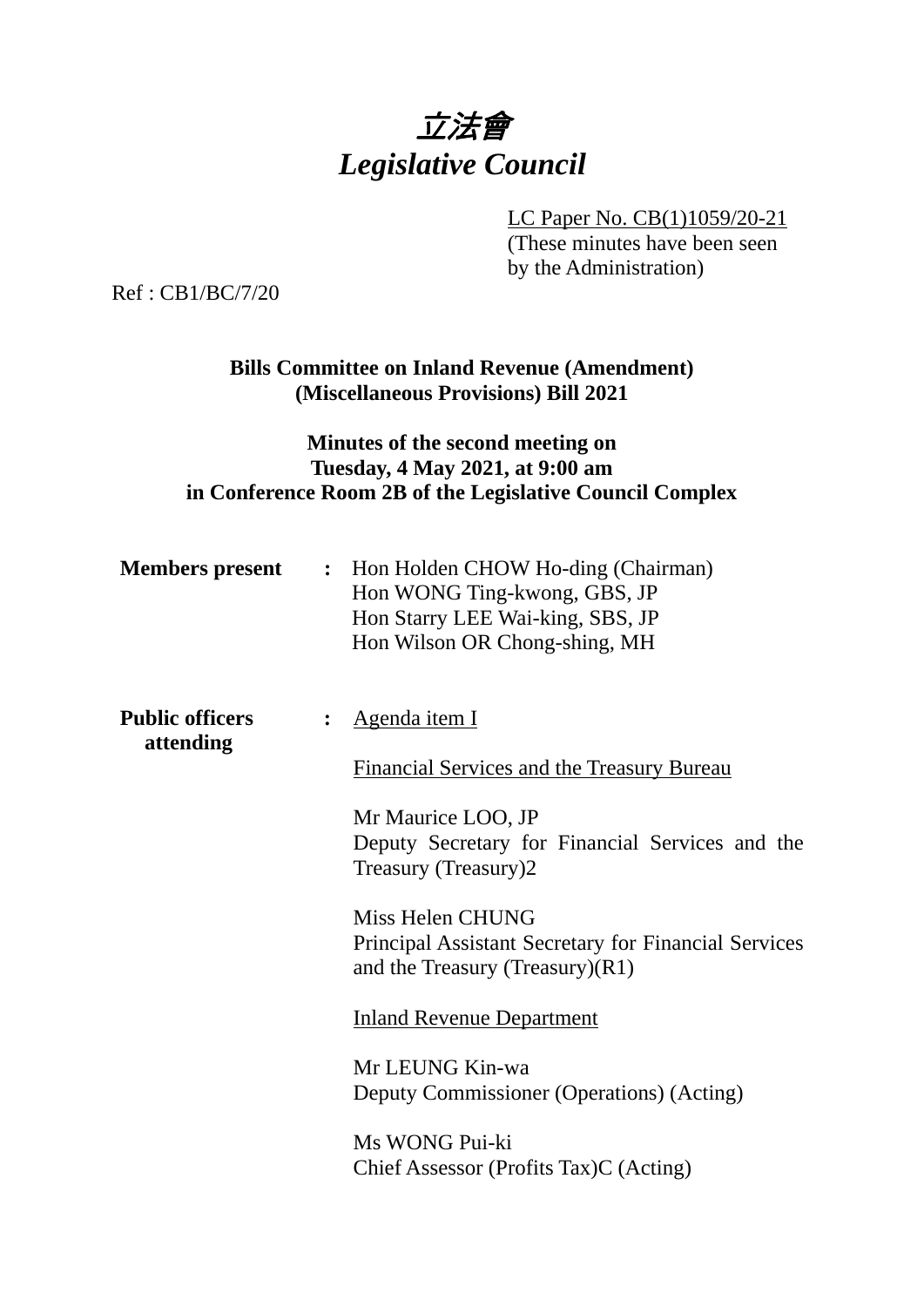|                                          | Ms CHAN Ut-chan<br>Senior Assessor (Research)3        |
|------------------------------------------|-------------------------------------------------------|
|                                          | Department of Justice                                 |
|                                          | Ms Rayne CHAI<br>Deputy Law Draftsman II (Acting)     |
|                                          | Miss Selina LAU<br><b>Senior Government Counsel</b>   |
| <b>Clerk in attendance : Mr Derek LO</b> | Chief Council Secretary (1)5                          |
| <b>Staff in attendance</b>               | : Miss Rachel DAI<br><b>Assistant Legal Adviser 2</b> |
|                                          | Mr Joey LO<br>Senior Council Secretary (1)8           |
|                                          | <b>Ms Michelle NIEN</b><br>Legislative Assistant (1)5 |
|                                          | Ms Michelle LEE<br>Clerical Assistant (1)5            |

### Action

# **I. Meeting with the Administration**

(LC Paper No. CB(3)420/20-21 – The Bill

File Ref: TsyB R 183/700-6/12/0 (C) — Legislative Council Brief issued by the Financial Services and the Treasury Bureau

LC Paper No. LS57/20-21 Legal Service Division Report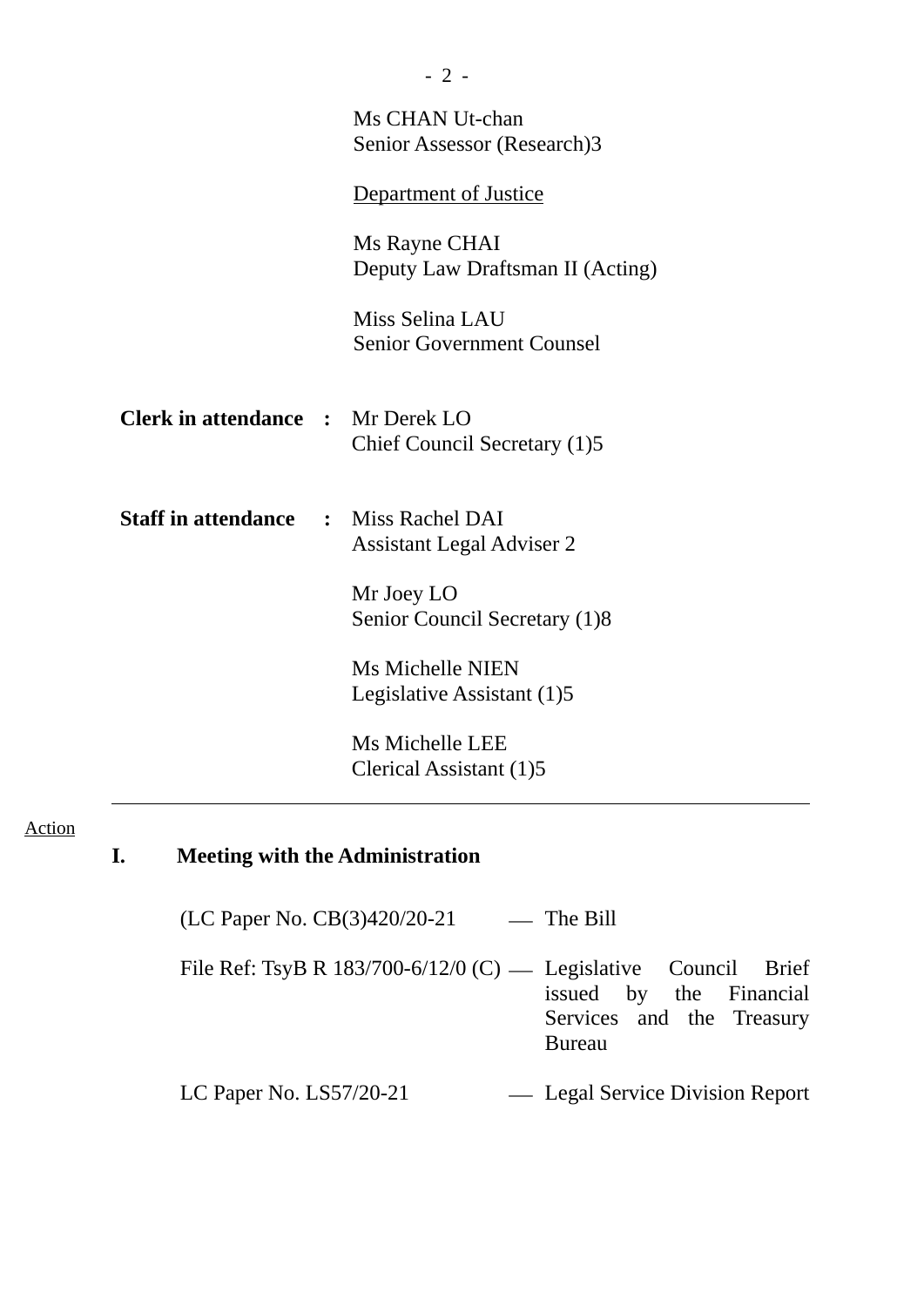| LC Paper No. $CB(1)804/20-21(01)$                                                                  | — Marked-up copy of the Bill<br>prepared by the Legal Service<br>Division (Restricted<br>to<br>members only)                                        |
|----------------------------------------------------------------------------------------------------|-----------------------------------------------------------------------------------------------------------------------------------------------------|
| LC Paper No. CB(1)804/20-21(02)                                                                    | — Assistant Legal Adviser's letter<br>dated 15 April 2021 to the<br>Administration                                                                  |
| LC Paper No. $CB(1)819/20-21(01)$                                                                  | — Letter from the Administration<br>dated<br>19<br>April<br>2021<br>responding to the letter from<br>Assistant Legal Adviser dated<br>15 April 2021 |
| LC Paper No. CB(1)856/20-21(01)                                                                    | - Letter from Hon Holden<br>CHOW<br>Ho-ding<br>dated<br>$22$ April $2021$ to<br>the<br>Administration                                               |
| LC Paper No. CB(1)856/20-21(02)                                                                    | Administration's response to<br>$\frac{1}{2}$<br>the letter dated 22 April 2021<br>from Hon Holden CHOW Ho-<br>ding                                 |
| LC Paper No. $CB(1)856/20-21(03)$ — Administration's consolidated<br>(tabled at the meeting<br>and | response to submissions)                                                                                                                            |

**Discussion** 

The Bills Committee deliberated (Index of proceedings attached at the **Appendix**).

*subsequently issued on 4 May 2021)*

## **II. Any other business**

Legislative timetable

2. The Chairman concluded that the Bills Committee had completed the scrutiny of the Inland Revenue (Amendment) (Miscellaneous Provisions) Bill 2021 ("the Bill").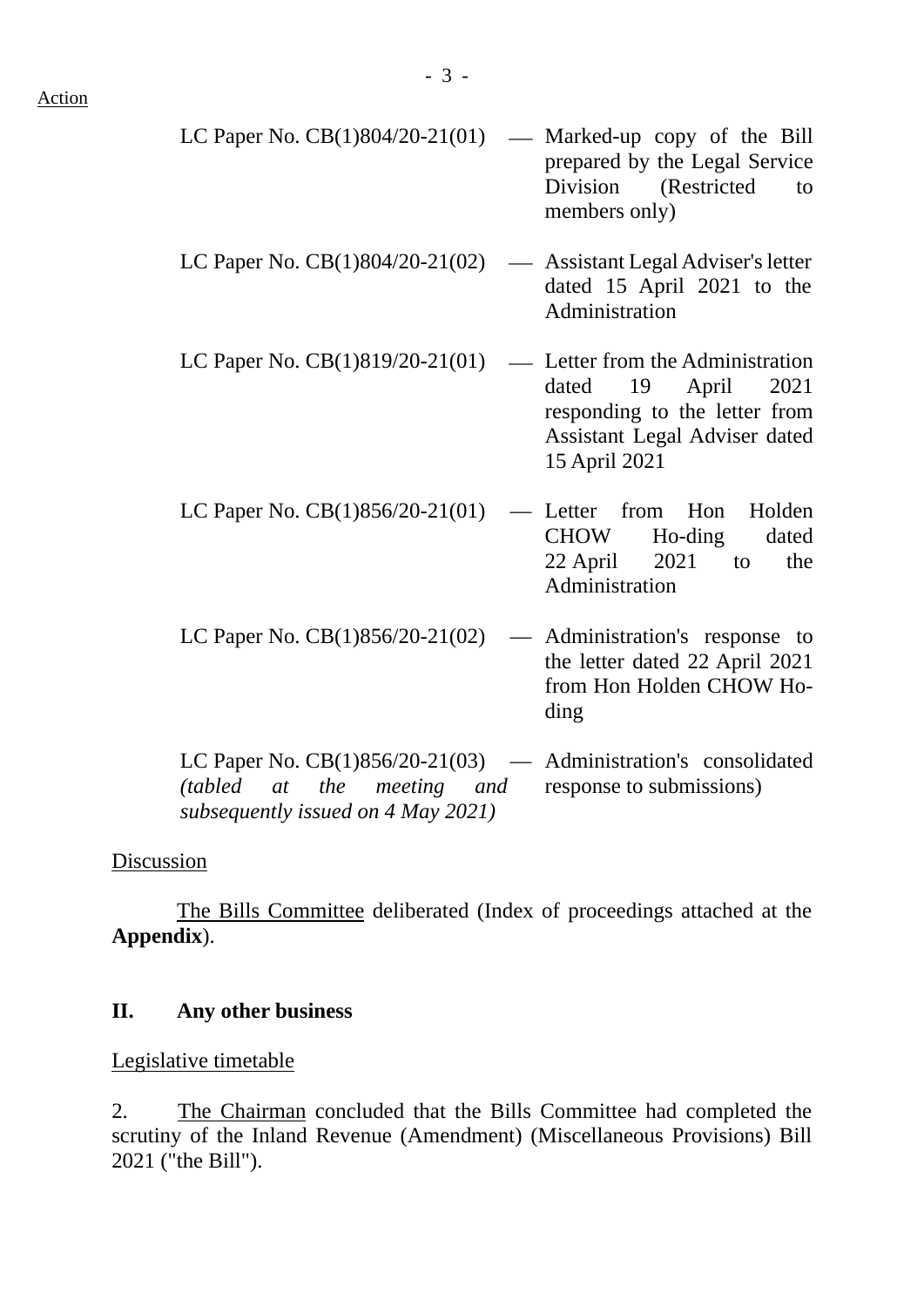#### Action

3. The Bills Committee noted the Administration's intention to resume the Second Reading debate on the Bill at the Council meeting on 2 June 2021.

(*Post-meeting note*: Members were informed vide LC Paper No. CB(1)869/20-21 on 5 May 2021 that the Chairman would report the deliberations of the Bills Committee to the House Committee on 21 May 2021, and that the deadline for giving notice to move amendments to the Bill, if any, was 24 May 2021.)

4. There being no other business, the meeting ended at 10:25 am.

Council Business Division 1 Legislative Council Secretariat 2 July 2021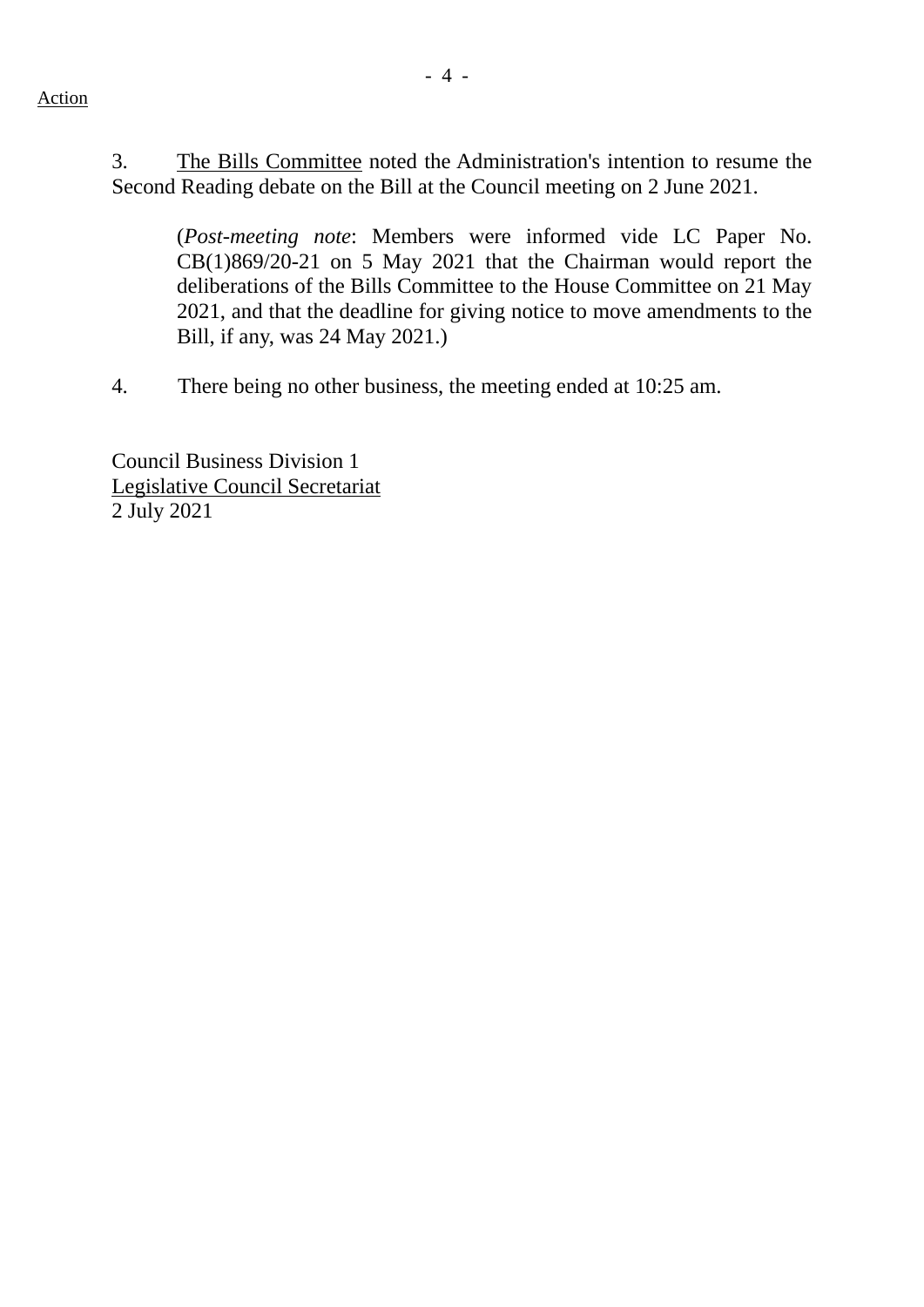#### **Proceedings of the second meeting of the Bills Committee on Inland Revenue (Amendment) (Miscellaneous Provisions) Bill 2021 on Tuesday, 4 May 2021, at 9:00 am in Conference Room 2B of the Legislative Council Complex**

| <b>Time</b><br><b>Marker</b> | <b>Speaker</b>                                  | Subject(s)                                                                                                                                                                                                                                                                                                                                                                                                                                                                                                                                                                                                                                                                                                                                                                                                                                                                                                      | <b>Action</b><br><b>Required</b> |
|------------------------------|-------------------------------------------------|-----------------------------------------------------------------------------------------------------------------------------------------------------------------------------------------------------------------------------------------------------------------------------------------------------------------------------------------------------------------------------------------------------------------------------------------------------------------------------------------------------------------------------------------------------------------------------------------------------------------------------------------------------------------------------------------------------------------------------------------------------------------------------------------------------------------------------------------------------------------------------------------------------------------|----------------------------------|
|                              | Agenda item I - Meeting with the Administration |                                                                                                                                                                                                                                                                                                                                                                                                                                                                                                                                                                                                                                                                                                                                                                                                                                                                                                                 |                                  |
| $000435 -$<br>000655         | Chairman                                        | Opening remarks                                                                                                                                                                                                                                                                                                                                                                                                                                                                                                                                                                                                                                                                                                                                                                                                                                                                                                 |                                  |
| $000656-$<br>001146          | Chairman<br>Administration                      | Briefing by the Administration on its<br>consolidated response to the submissions<br>received (LC Paper No. CB(1)870/20-<br>21(03)                                                                                                                                                                                                                                                                                                                                                                                                                                                                                                                                                                                                                                                                                                                                                                              |                                  |
| $001147 -$<br>001555         | Chairman<br>Ms Starry LEE<br>Administration     | Ms Starry LEE pointed out the concerns of<br>some stakeholders that the post-entry<br>condition and the same trade test under the<br>proposed<br>special tax treatment<br>for<br>qualifying<br>amalgamation, which were<br>modeled<br>Singapore's<br>on<br>relevant<br>legislation, appeared unduly restrictive and<br>stricter than the corresponding<br>even<br>legislation in Singapore.<br>The Administration advised that -<br>(a) the relevant legislation in Singapore had<br>requirements which were similar to the<br>post-entry condition and the same trade<br>test;<br>(b) in contrast with Singapore, the overall<br>corporate tax rate of Hong Kong was<br>lower and Hong Kong's tax regime did<br>not provide for group loss relief; and<br>(c) it was necessary to introduce the<br>relevant conditions into the Inland<br>Revenue Ordinance ("IRO") (Cap. 112)<br>for prevention of tax abuse. |                                  |
|                              |                                                 | Ms Starry LEE enquired whether the<br>restaurant ("Business A") in the example<br>given in the submission from Deloitte<br>Advisory (Hong Kong) Limited (LC Paper<br>No. CB(1)838/20-21(01)) could pass the<br>same trade test.                                                                                                                                                                                                                                                                                                                                                                                                                                                                                                                                                                                                                                                                                 |                                  |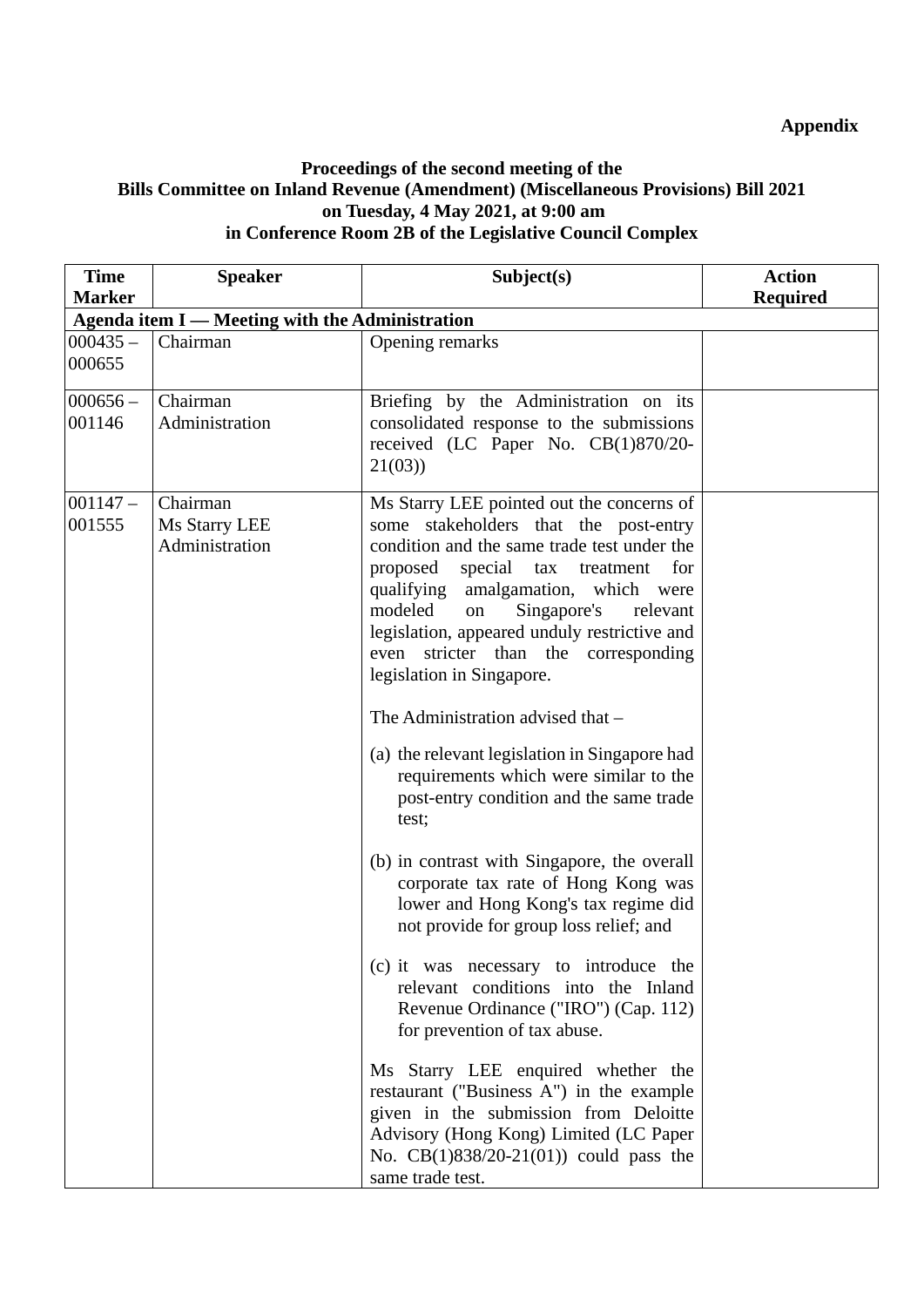| <b>Time</b><br><b>Marker</b> | <b>Speaker</b>                                                    | Subject(s)                                                                                                                                                                                                                                                                                                                                                          | <b>Action</b><br><b>Required</b> |
|------------------------------|-------------------------------------------------------------------|---------------------------------------------------------------------------------------------------------------------------------------------------------------------------------------------------------------------------------------------------------------------------------------------------------------------------------------------------------------------|----------------------------------|
|                              |                                                                   | The Administration advised that -<br>(a) it was unlikely that Business A would<br>pass the same trade test; and<br>(b) in the absence of the same trade<br>condition, an amalgamated company<br>might avoid tax simply through making<br>use of the loss of the amalgamating<br>company by closing the business of the<br>latter after amalgamation.                |                                  |
| $001556 -$<br>003310         | Chairman<br>Mr WONG Ting-kwong<br>Ms Starry LEE<br>Administration | Ting-kwong<br>Mr<br><b>WONG</b><br>sought<br>clarification on whether the same trade<br>condition would allow the transfer of losses<br>group<br>companies<br>through<br>between<br>amalgamation involving the change of<br>mode of operation but without involving<br>acquisition.<br>The Administration advised that -<br>(a) under Hong Kong's tax regime, every |                                  |
|                              |                                                                   | subsidiary company under the same<br>group was treated as a separate entity,<br>and the transfer of losses between group<br>companies was not allowed; and                                                                                                                                                                                                          |                                  |
|                              |                                                                   | (b) the change in mode of operation after<br>amalgamation might lead to the failure<br>of the same trade test.                                                                                                                                                                                                                                                      |                                  |
|                              |                                                                   | Mr WONG Ting-kwong expressed views<br>that $-$                                                                                                                                                                                                                                                                                                                      |                                  |
|                              |                                                                   | (a) the same trade test was too restrictive<br>Administration<br>and<br>the<br>should<br>reconsider whether it should be applied<br>to group companies having the same<br>shareholders;                                                                                                                                                                             |                                  |
|                              |                                                                   | (b) group companies with good commercial<br>reasons and genuine business need to<br>amalgamate should be allowed to pass<br>the same trade test; and                                                                                                                                                                                                                |                                  |
|                              |                                                                   | (c) however, to prevent tax avoidance,<br>stricter treatment might be considered<br>for those group companies operating on                                                                                                                                                                                                                                          |                                  |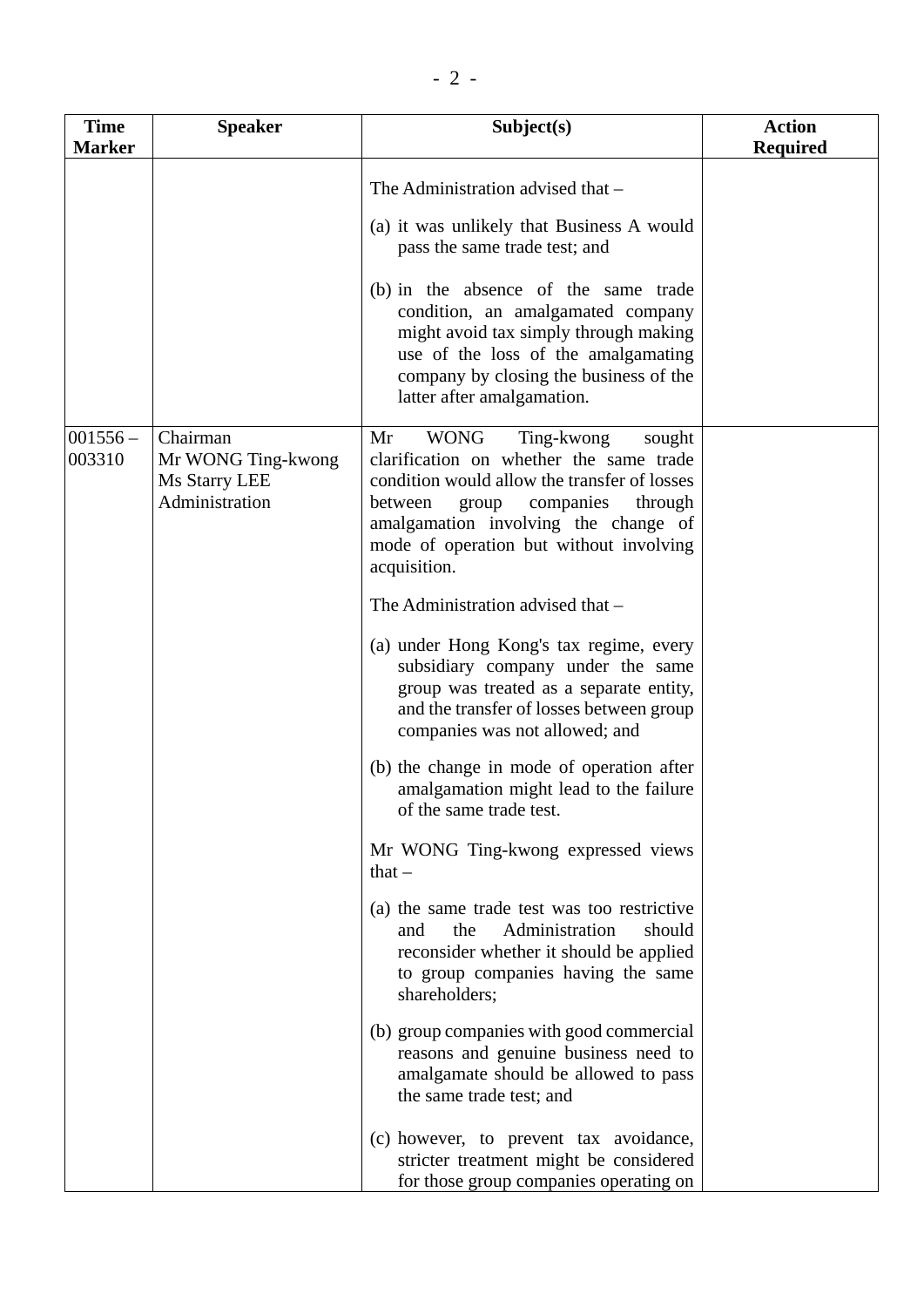| <b>Time</b><br><b>Marker</b> | <b>Speaker</b>                              | Subject(s)                                                                                                                                                                                                                                                                                                                                      | <b>Action</b><br><b>Required</b> |
|------------------------------|---------------------------------------------|-------------------------------------------------------------------------------------------------------------------------------------------------------------------------------------------------------------------------------------------------------------------------------------------------------------------------------------------------|----------------------------------|
|                              |                                             | a franchise basis and each having a<br>different composition of shareholders.                                                                                                                                                                                                                                                                   |                                  |
|                              |                                             | The Chairman said that the stakeholders had<br>expressed strong views on the same trade<br>condition and the financial resources<br>condition in their submissions.                                                                                                                                                                             |                                  |
|                              |                                             | Ms Starry LEE said that -                                                                                                                                                                                                                                                                                                                       |                                  |
|                              |                                             | (a) the Administration should make it clear<br>that while the legislative intent of<br>provisions was to ensure that avoidance<br>of tax was not the main purpose of the<br>qualifying<br>amalgamation,<br>the<br>application of the test would not be<br>overly restrictive as to affect normal<br>business activities; and                    |                                  |
|                              |                                             | (b) in making assessment on such cases, the<br>Inland Revenue Department ("IRD")<br>should look at the overall amalgamation<br>arrangement.                                                                                                                                                                                                     |                                  |
|                              |                                             | Administration<br>The<br>advised<br>that<br>in<br>assessing whether the same trade test was<br>satisfied, the Administration would look at<br>all relevant facts and circumstances of each<br>individual case, such as the reasons and<br>circumstances for the amalgamation, what<br>results the amalgamation was intended to<br>achieve, etc. |                                  |
| $003311 -$<br>003516         | Chairman<br>Ms Starry LEE<br>Administration | Ms Starry LEE reiterated the stakeholders'<br>concerns that the post-entry and financial<br>resources conditions for the set-off of pre-<br>amalgamation loss were too restrictive; and<br>that the corresponding legislation in<br>Singapore did not contain such restrictions.                                                                |                                  |
|                              |                                             | The Administration advised that -                                                                                                                                                                                                                                                                                                               |                                  |
|                              |                                             | (a) the post-entry condition was modeled<br>Singapore's<br>corresponding<br>on<br>legislation. It aimed to prevent an<br>entity from acquiring an unrelated or a<br>non-wholly-owned loss company and<br>making use of<br>the<br>tax losses                                                                                                     |                                  |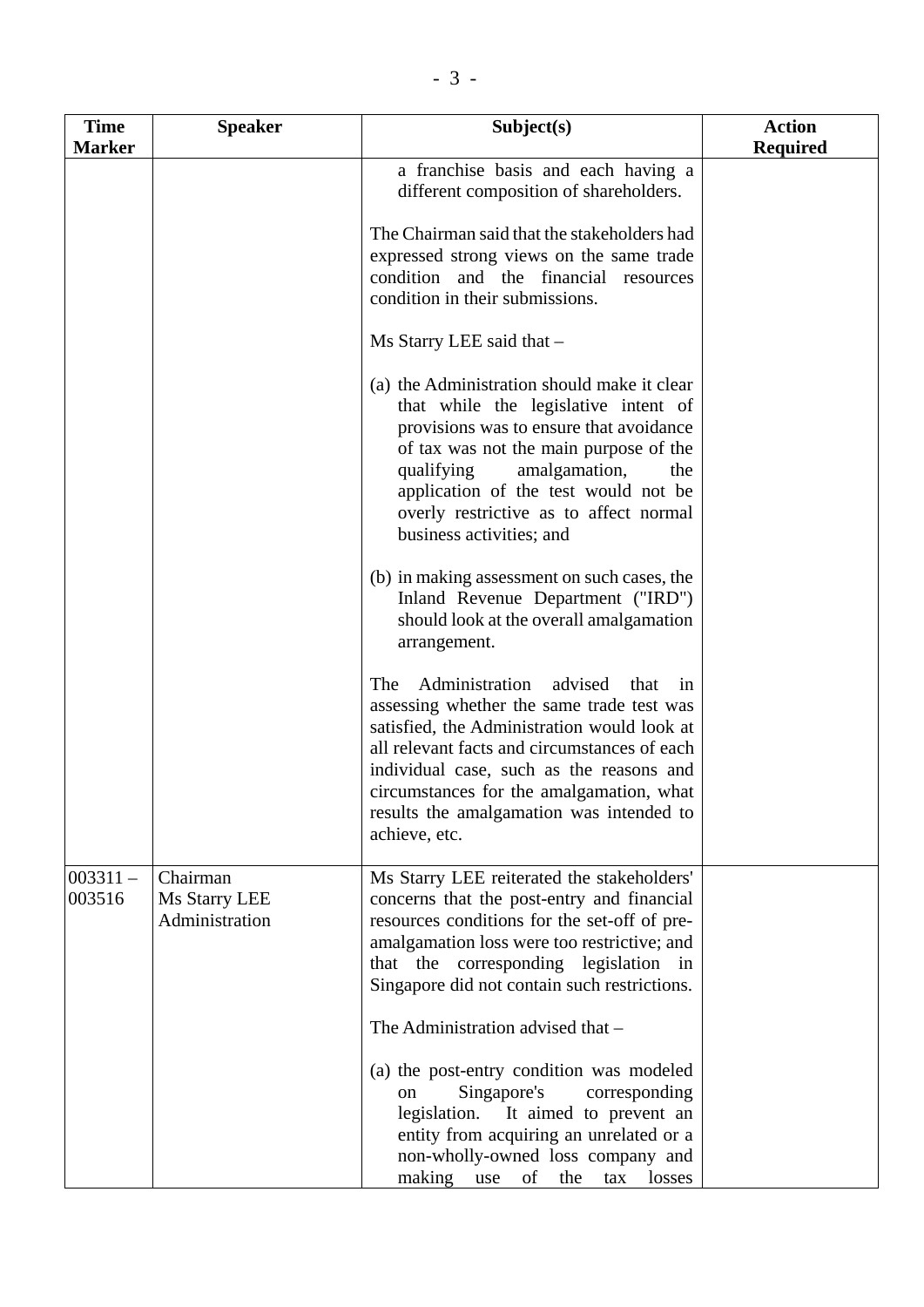| <b>Time</b>         | <b>Speaker</b>             | Subject(s)                                                                                                                                                                                                                                                                                                                          | <b>Action</b>   |
|---------------------|----------------------------|-------------------------------------------------------------------------------------------------------------------------------------------------------------------------------------------------------------------------------------------------------------------------------------------------------------------------------------|-----------------|
| <b>Marker</b>       |                            |                                                                                                                                                                                                                                                                                                                                     | <b>Required</b> |
|                     |                            | accumulated in that loss company<br>before the acquisition, in an attempt to<br>reduce the tax liabilities of the group<br>through amalgamation; and                                                                                                                                                                                |                 |
|                     |                            | (b) the financial resources condition aimed<br>to minimize the risk of achieving group<br>tax loss relief through amalgamation.<br>It had been included in IRD's interim<br>administrative<br>assessment practice<br>since 2015 and had been operating<br>smoothly without any operational<br>problems.                             |                 |
| $003517-$<br>004259 | Chairman<br>Administration | The Chairman said that in determining<br>whether obtaining tax benefit was the main<br>of the<br>purpose<br>amalgamation,<br>the<br>Administration should not simply look at<br>the amount of tax benefit resulted from the<br>amalgamation, but should also consider the<br>non-tax and commercial reasons of the<br>amalgamation. |                 |
|                     |                            | The Chairman noted the concern of some<br>stakeholders that the financial resources<br>condition was too restrictive and might<br>unduly affect amalgamation based on<br>business consideration.<br>He<br>sought<br>clarifications on whether a subsidiary<br>company could pass the financial resources<br>test if $-$             |                 |
|                     |                            | (a) it raised funds from independent third<br>parties based on its own credit rating<br>status to acquire another business; and                                                                                                                                                                                                     |                 |
|                     |                            | (b) it used a loan borrowed from its parent<br>to acquire another business.                                                                                                                                                                                                                                                         |                 |
|                     |                            | The Administration advised that -                                                                                                                                                                                                                                                                                                   |                 |
|                     |                            | (a) under the existing practice, a subsidiary<br>company could pass the financial<br>resources test if it was able to raise<br>funds from independent third parties<br>having regard to its own credit rating<br>status;                                                                                                            |                 |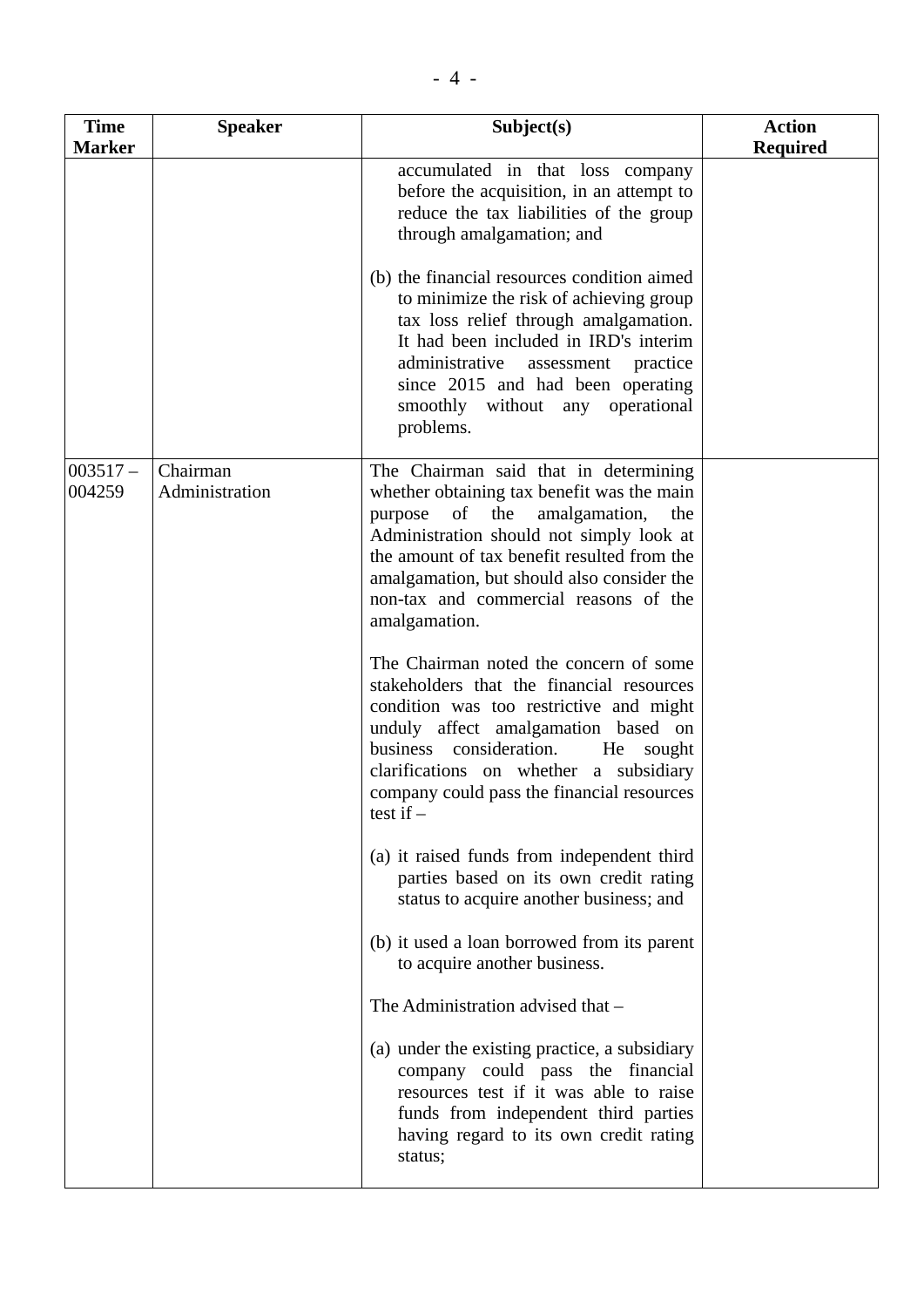| <b>Time</b>          | <b>Speaker</b>             | Subject(s)                                                                                                                                                                                                                                                                                                                                                                                                                                                                                     | <b>Action</b>   |
|----------------------|----------------------------|------------------------------------------------------------------------------------------------------------------------------------------------------------------------------------------------------------------------------------------------------------------------------------------------------------------------------------------------------------------------------------------------------------------------------------------------------------------------------------------------|-----------------|
| <b>Marker</b>        |                            |                                                                                                                                                                                                                                                                                                                                                                                                                                                                                                | <b>Required</b> |
|                      |                            | (b) a loan borrowed from the parent<br>company by a subsidiary company for<br>the purpose of acquiring the business of<br>the amalgamating company would not<br>be treated as the financial resources of<br>the subsidiary company for the purpose<br>of the financial resources test; and                                                                                                                                                                                                     |                 |
|                      |                            | day-to-day operation,<br>financial<br>$(c)$ in<br>support was provided by a parent<br>company to the subsidiary company.<br>Such inter-company transactions in the<br>current account with the subsidiary<br>would not be regarded as borrowing of<br>money from the parent company by the<br>subsidiary company for the purpose of<br>the financial resources test.                                                                                                                           |                 |
| $004148 -$<br>004855 | Chairman<br>Administration | The Chairman reiterated the stakeholders'<br>concern about the following –                                                                                                                                                                                                                                                                                                                                                                                                                     |                 |
|                      |                            | (a) for avoidance of doubt, there was a need<br>to include an explicit provision to deem<br>an amalgamating company as being<br>dissolved without liquidation; and                                                                                                                                                                                                                                                                                                                             |                 |
|                      |                            | (b) otherwise, the amalgamating company<br>would be treated as subsisting in the<br>guise of the amalgamated company<br>after<br>amalgamation,<br>the<br>with<br>outstanding legal responsibilities and<br>tax liabilities.                                                                                                                                                                                                                                                                    |                 |
|                      |                            | The Administration advised that -                                                                                                                                                                                                                                                                                                                                                                                                                                                              |                 |
|                      |                            | (a) apart from the proposed section 40AG<br>which explicitly stated that for the<br>purposes of IRO, an amalgamating<br>company was treated as having ceased<br>to carry on its business on the day<br>immediately before<br>date of<br>the<br>amalgamation, the proposed sections<br>40AJ, 40AK and 40AL clearly set out<br>that the obligations, liabilities, rights,<br>and<br>privileges<br>powers<br>of the<br>amalgamating companies were to be<br>succeeded<br>by<br>the<br>amalgamated |                 |
|                      |                            | company;                                                                                                                                                                                                                                                                                                                                                                                                                                                                                       |                 |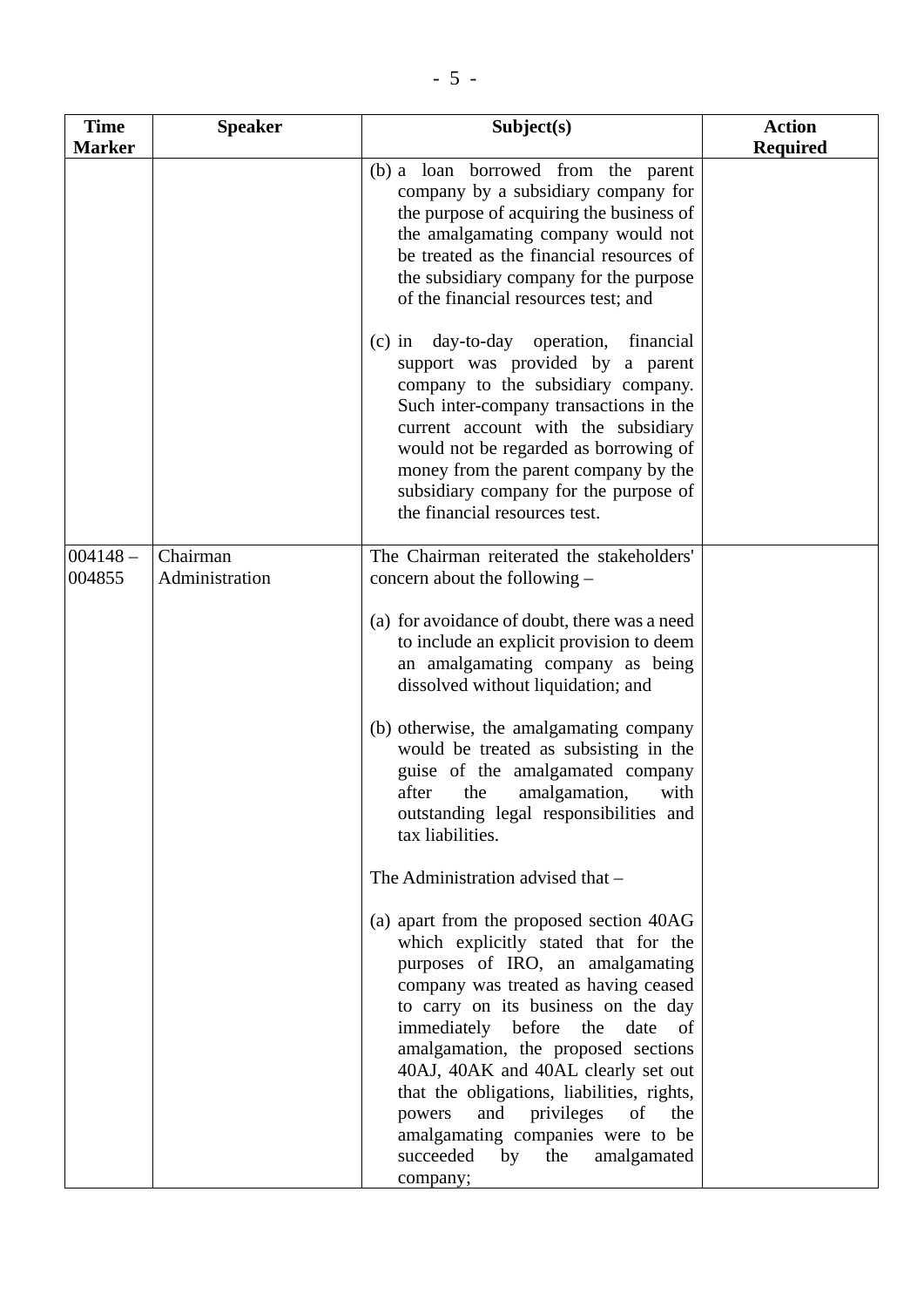| <b>Time</b><br><b>Marker</b> | <b>Speaker</b>             | Subject(s)                                                                                                                                                                                                                                                                                                                                                                                                                                                        | <b>Action</b><br><b>Required</b> |
|------------------------------|----------------------------|-------------------------------------------------------------------------------------------------------------------------------------------------------------------------------------------------------------------------------------------------------------------------------------------------------------------------------------------------------------------------------------------------------------------------------------------------------------------|----------------------------------|
|                              |                            | (b) unless otherwise<br>specified,<br>the<br>amalgamated company had to comply<br>with those obligations which were not<br>set out under the proposed sections<br>40AJ, 40AK and 40AL but stipulated in<br>other parts of IRO;                                                                                                                                                                                                                                    |                                  |
|                              |                            | (c) in particular, the proposed section 40AJ<br>stated that the amalgamated company<br>had to comply with all obligations, and<br>meet all liabilities, of each of the<br>amalgamating companies under IRO,<br>for the year of cessation of the<br>amalgamating companies<br>and<br>all<br>preceding years of assessment; and                                                                                                                                     |                                  |
|                              |                            | (d) whether a company was dissolved was<br>largely irrelevant in the context of IRO.                                                                                                                                                                                                                                                                                                                                                                              |                                  |
| $004856 -$<br>005108         | Chairman<br>Administration | Chairman<br>enquired<br>The<br>about<br>the<br>Administration's response to stakeholders'<br>concern that tax treatment arising from a<br>qualifying amalgamation where no election<br>for special tax treatment was made should<br>be specified.                                                                                                                                                                                                                 |                                  |
|                              |                            | The Administration advised that -<br>(a) as a usual practice, where no election for<br>special tax treatment was made, other<br>provisions in IRO would apply.<br>The<br>Administration<br>considered<br>$-$ it<br>not<br>necessary to specify the tax treatment<br>where no election for special tax<br>treatment was made; and<br>(b) where an election for special treatment<br>was made, those tax treatments which<br>needed to be specified were set out in |                                  |
|                              |                            | Schedule 17J.                                                                                                                                                                                                                                                                                                                                                                                                                                                     |                                  |
| 005109<br>005930             | Chairman<br>Administration | The Chairman noted the Administration's<br>stakeholders'<br>response<br>to<br>concern/suggestion and made the following<br>$points$ –                                                                                                                                                                                                                                                                                                                             |                                  |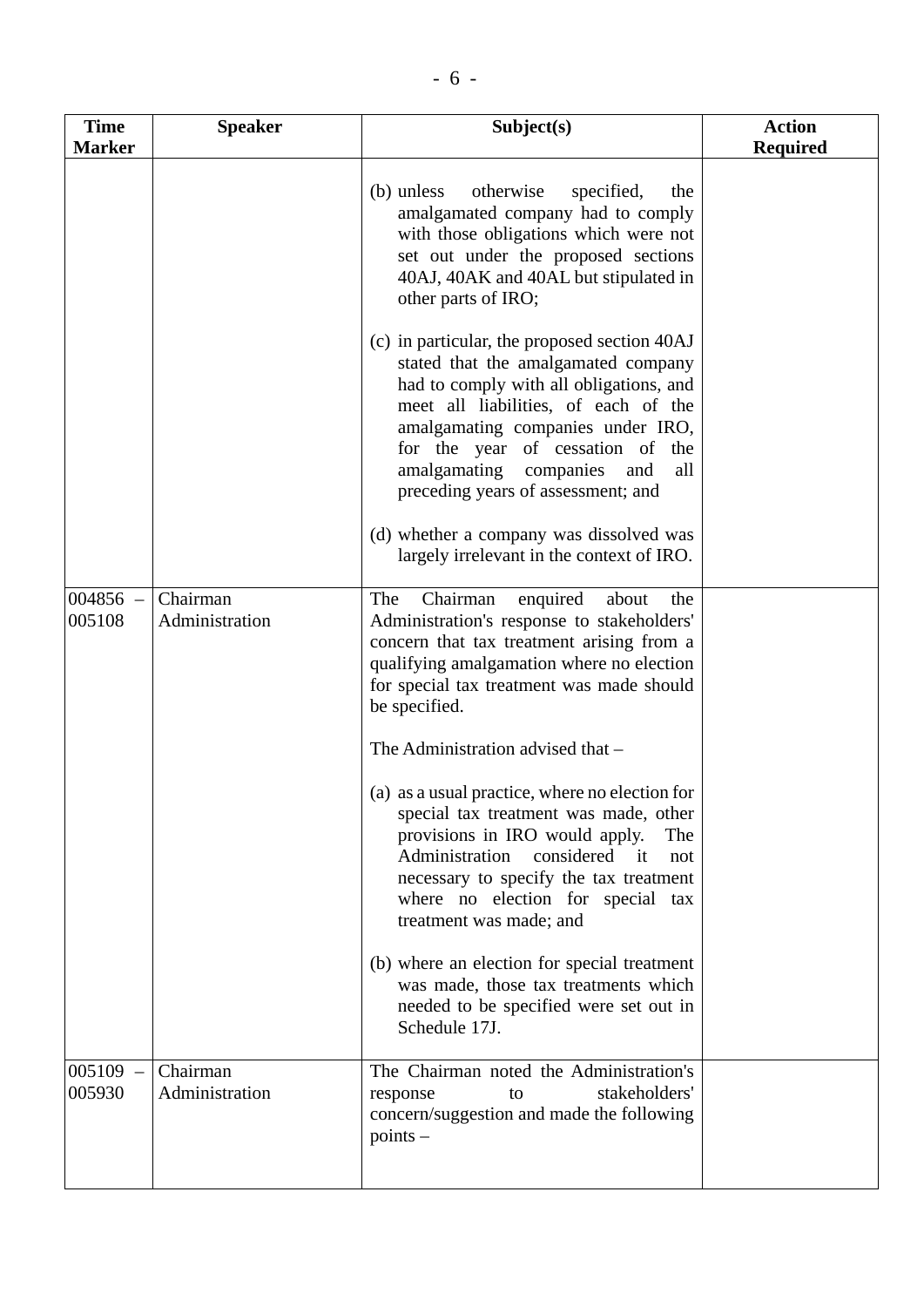| <b>Time</b>   | <b>Speaker</b> | Subject(s)                                                                                                                                                                                                                                                                                                                                              | <b>Action</b>   |
|---------------|----------------|---------------------------------------------------------------------------------------------------------------------------------------------------------------------------------------------------------------------------------------------------------------------------------------------------------------------------------------------------------|-----------------|
| <b>Marker</b> |                | (a) a merger of two companies under the<br>merger law of a foreign country was not<br>a "qualifying amalgamation" as defined<br>in the Bill and as a result, the transfer or<br>succession of assets between the Hong<br>Kong branches of these two foreign<br>companies pursuant to the merger<br>would not qualify for the special tax<br>treatments; | <b>Required</b> |
|               |                | (b) however, the provisions on deemed<br>disposal and purchase of specified<br>assets in a specified event under the<br>proposed new Part 6D of IRO would<br>apply to a foreign merger but not a<br>qualifying amalgamation in Hong<br>Kong;                                                                                                            |                 |
|               |                | (c) there should not be any differences<br>between the tax treatments of a<br>qualifying amalgamation under the<br>Companies Ordinance (Cap.<br>622)<br>("CO") in Hong Kong and a merger<br>under the merger law of a foreign<br>country if the latter is of substantially<br>the same nature of the former; and                                        |                 |
|               |                | (d) the special tax treatment under the<br>proposed new Schedule 17J should<br>apply to the merger of Hong Kong<br>branches of two foreign companies<br>under a foreign law, if an election for<br>special tax treatment has been made<br>under the proposed section 40AM(1).                                                                           |                 |
|               |                | The Administration responded that -                                                                                                                                                                                                                                                                                                                     |                 |
|               |                | (a) a branch was considered part of an<br>entity rather than a separate legal entity.<br>The merger of foreign entities was<br>governed by the laws of the foreign<br>jurisdictions which might be different in<br>different jurisdictions;                                                                                                             |                 |
|               |                | (b) CO provided for a set of court-free<br>amalgamation procedures for wholly-<br>owned<br>intra-group<br>companies<br>incorporated in Hong Kong and limited                                                                                                                                                                                            |                 |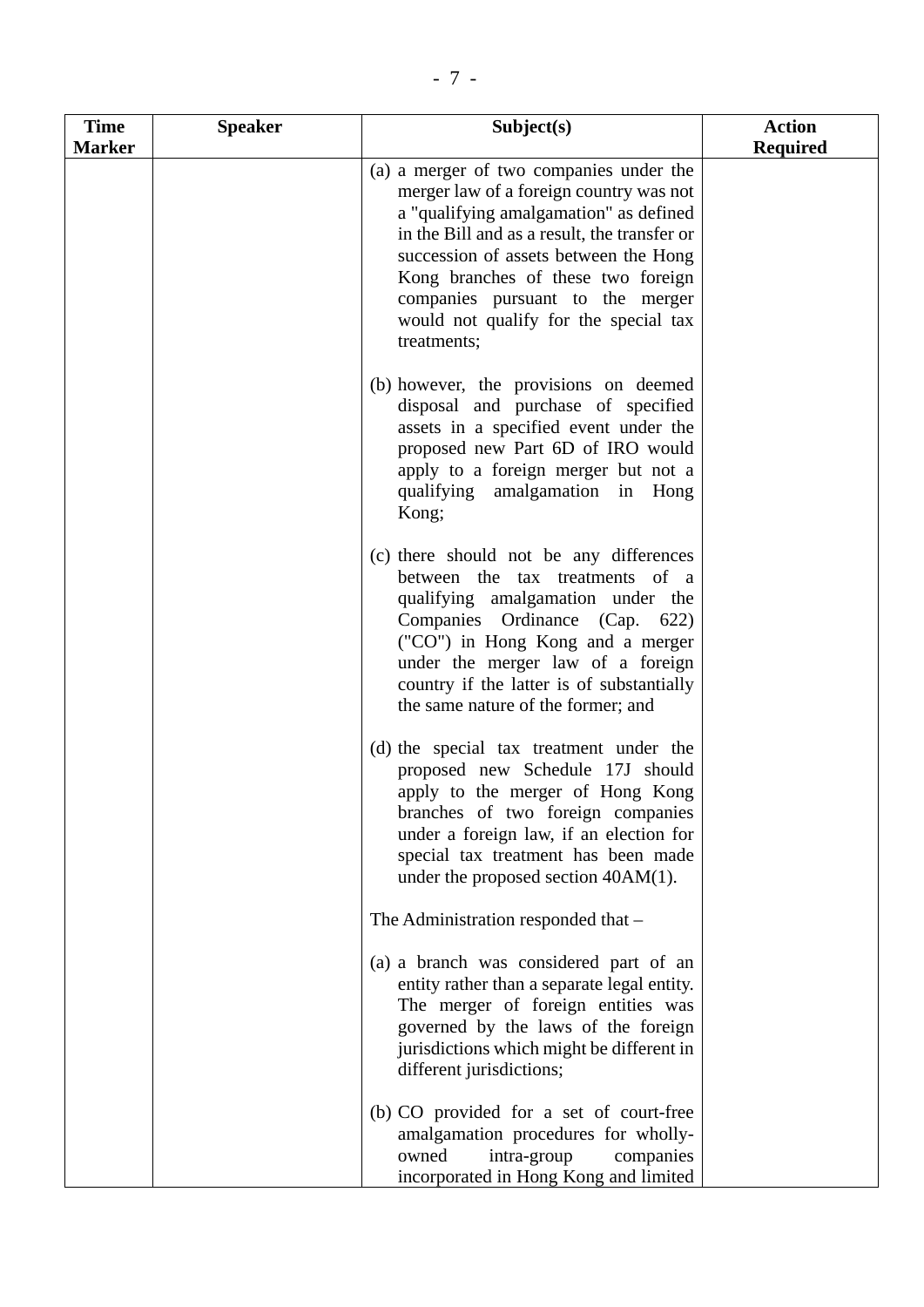| <b>Time</b><br><b>Marker</b> | <b>Speaker</b>             | Subject(s)                                                                                                                                                                                                                                                                                                                                                                       | <b>Action</b><br><b>Required</b> |
|------------------------------|----------------------------|----------------------------------------------------------------------------------------------------------------------------------------------------------------------------------------------------------------------------------------------------------------------------------------------------------------------------------------------------------------------------------|----------------------------------|
|                              |                            | by shares to amalgamate and continue<br>as one company;                                                                                                                                                                                                                                                                                                                          |                                  |
|                              |                            | (c) such procedures could take the form of<br>a vertical amalgamation between the<br>holding company and one or more of its<br>wholly-owned subsidiaries with the<br>holding company as the amalgamated<br>company, or a horizontal amalgamation<br>between two or more of the wholly-<br>owned subsidiaries of a company with<br>one of them as the amalgamated<br>company; and |                                  |
|                              |                            | (d) as some mergers in foreign jurisdictions<br>might involve companies which were<br>not wholly-owned by the same group, it<br>was inappropriate to cover the merger of<br>Hong Kong branches of two foreign<br>companies<br>under<br>the<br>proposed<br>legislation.                                                                                                           |                                  |
| 005931<br>$\equiv$<br>011330 | Chairman<br>Administration | Chairman's<br>the<br>The<br>and<br>enquiry<br>Administration's<br>response<br>the<br>on<br>"reasonable excuse" of the taxpayer for<br>failure to comply with any requirements in<br>relation to filing of tax returns.                                                                                                                                                           |                                  |
|                              |                            | The Chairman sought clarification on<br>whether the definition of "specified tax"<br>would cover the foreign taxes charged in the<br>examples given in PricewaterhouseCoopers<br>Limited's submission (LC Paper No.<br>$CB(1)838/20-21(04)).$                                                                                                                                    |                                  |
|                              |                            | The Administration advised that -                                                                                                                                                                                                                                                                                                                                                |                                  |
|                              |                            | (a) subject to other conditions, foreign<br>taxes on deemed profit should be<br>deductible if they were charged based<br>on turnover or gross income;                                                                                                                                                                                                                            |                                  |
|                              |                            | (b) foreign tax paid on royalty income in<br>example 1 should be deductible as it<br>was charged as a percentage on the<br>gross income; and                                                                                                                                                                                                                                     |                                  |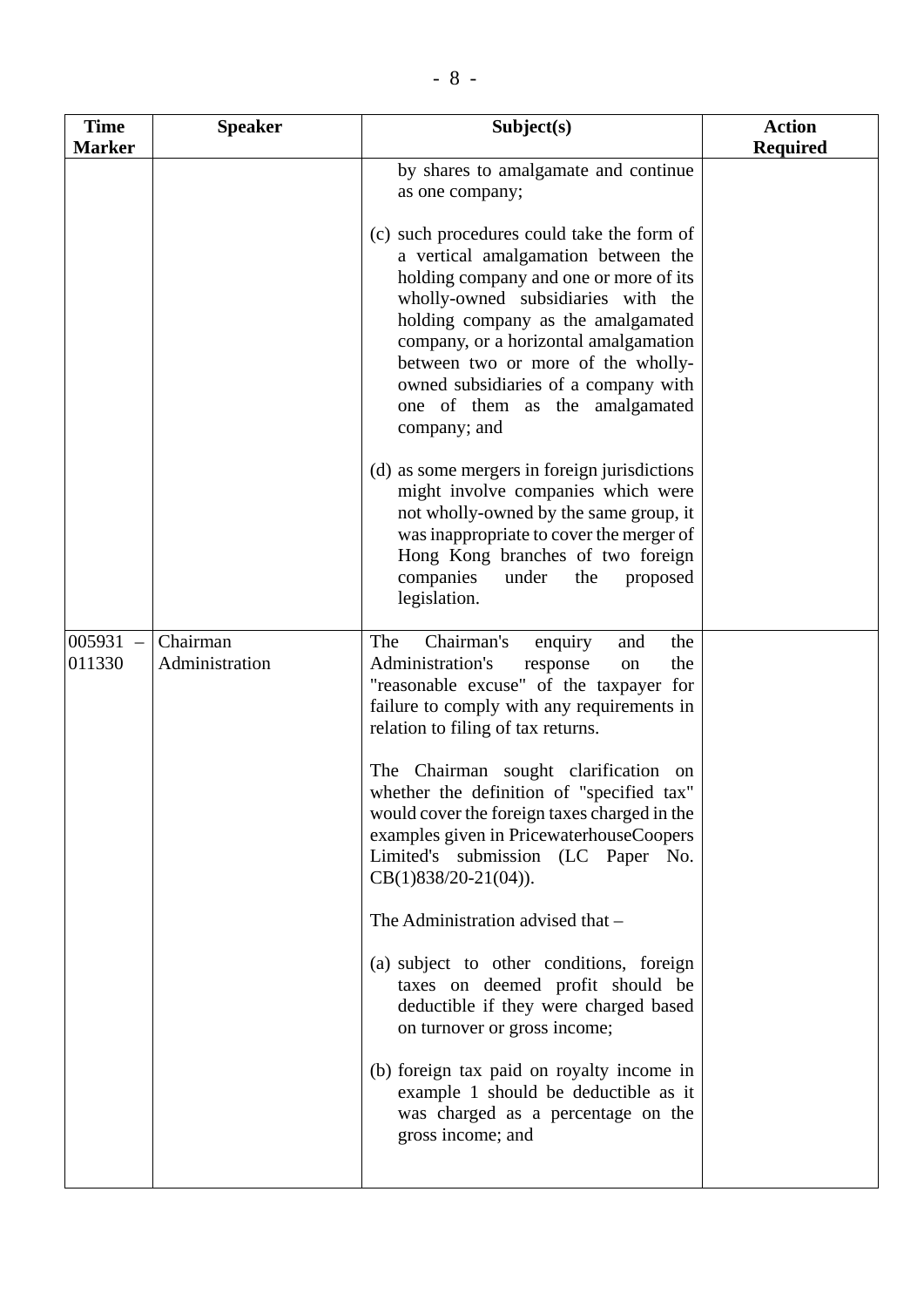| <b>Time</b>          | <b>Speaker</b>                           | Subject(s)                                                                                                                                                                                                                                                                                                                                                                                                                                                    | <b>Action</b>   |
|----------------------|------------------------------------------|---------------------------------------------------------------------------------------------------------------------------------------------------------------------------------------------------------------------------------------------------------------------------------------------------------------------------------------------------------------------------------------------------------------------------------------------------------------|-----------------|
| <b>Marker</b>        |                                          |                                                                                                                                                                                                                                                                                                                                                                                                                                                               | <b>Required</b> |
|                      |                                          | (c) foreign tax paid on service fee income<br>in example 2 should also be deductible<br>as it was charged on the deemed profit<br>which was based on a deemed profit rate<br>of gross income.                                                                                                                                                                                                                                                                 |                 |
|                      |                                          | Starry LEE requested and the<br>$\overline{\text{Ms}}$<br>Administration undertook to forward its<br>consolidated response to the submissions<br>received (LC Paper No. CB(1)870/20-<br>$21(03)$ ) to each of the parties concerned.                                                                                                                                                                                                                          |                 |
|                      | Clause-by-clause examination of the Bill |                                                                                                                                                                                                                                                                                                                                                                                                                                                               |                 |
|                      | [The Bill (LC Paper No. CB(3)420/20-21)] |                                                                                                                                                                                                                                                                                                                                                                                                                                                               |                 |
|                      |                                          | [Marked-up copy of the Bill prepared by the Legal Service Division (LC Paper No. CB(1)804/20-21(01))]                                                                                                                                                                                                                                                                                                                                                         |                 |
| $011331 -$<br>011845 | Chairman<br>Administration               | 4:<br><b>Amendments</b><br>Part<br>relating<br>to<br><b>Furnishing of Returns</b>                                                                                                                                                                                                                                                                                                                                                                             |                 |
|                      |                                          | Clause $9 -$ Section 51A amended (power<br>to require statement of assets and liabilities,<br>$etc.$ )                                                                                                                                                                                                                                                                                                                                                        |                 |
|                      |                                          | The Chairman suggested that the proposed<br>subsection (1A) of section 51A be amended<br>to make it clear that "the mere act of"<br>engaging a service provider under section<br>51AAD(1) did not in itself constitute a<br>reasonable excuse.                                                                                                                                                                                                                |                 |
|                      |                                          | The Administration advised that the<br>suggested amendment was not necessary as<br>the phrase "in itself" in the proposed<br>subsection already carried a similar<br>meaning to "the mere act of", and the<br>wording of the proposed subsection was<br>modeled on similar provisions relating to<br>Common Reporting Standard and country-<br>by-country reporting. It was therefore not<br>necessary to make the amendment as<br>suggested by the Chairman. |                 |
|                      |                                          | Clause $10$ – Section 51B amended (power<br>to issue search warrant)<br>Clause $11 -$ Section<br>80<br>amended                                                                                                                                                                                                                                                                                                                                                |                 |
|                      |                                          | (penalties for failure to make returns,<br>making incorrect returns, etc.)                                                                                                                                                                                                                                                                                                                                                                                    |                 |
|                      |                                          | Members raised no questions.                                                                                                                                                                                                                                                                                                                                                                                                                                  |                 |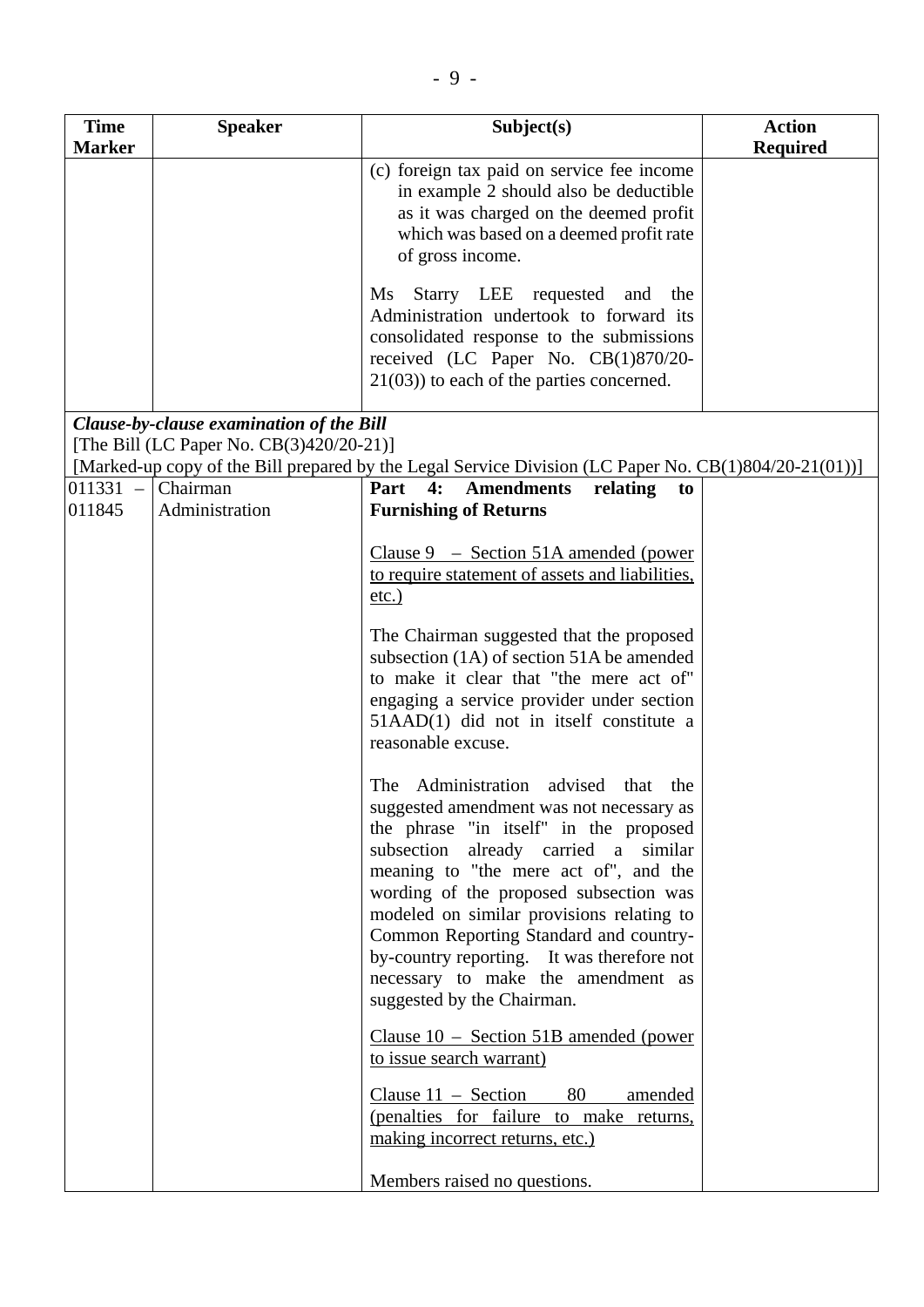| <b>Time</b>          | <b>Speaker</b>             | Subject(s)                                                                                                                                                                                                                                                                                                                                                                                          | <b>Action</b>   |
|----------------------|----------------------------|-----------------------------------------------------------------------------------------------------------------------------------------------------------------------------------------------------------------------------------------------------------------------------------------------------------------------------------------------------------------------------------------------------|-----------------|
| <b>Marker</b>        |                            |                                                                                                                                                                                                                                                                                                                                                                                                     | <b>Required</b> |
| $011846 -$<br>012053 | Chairman<br>Administration | Clause $12$ – Sections 80K to 80N added<br>Section 80K Offences of service provider<br>in relation to furnishing of<br>returns under section $51(1)$                                                                                                                                                                                                                                                |                 |
|                      |                            | The Chairman opined that in order to<br>address the stakeholders' concern whether<br>parties performing certain tasks<br>in<br>preparation for the furnishing of a return<br>would be treated as service providers, the<br>term "service provider" should be clearly<br>defined in the Bill.                                                                                                        |                 |
|                      |                            | The Administration responded that -                                                                                                                                                                                                                                                                                                                                                                 |                 |
|                      |                            | (a) by making cross-reference to section<br>$51(1)$ of IRO, the proposed section<br>$51AAD(1)$ and (8) serves to define<br>"service provider" to mean a person<br>engaged to carry out a taxpayer's<br>obligation to furnish returns under<br>section $51(1)$ of IRO;                                                                                                                               |                 |
|                      |                            | (b) therefore, only the<br>person<br>who<br>furnished the tax return on behalf of the<br>taxpayer (i.e. the one signing the<br>return), irrespective of the way in which<br>a return was furnished (i.e. paper,<br>electronic or mixed), would be treated<br>as the service provider;                                                                                                               |                 |
|                      |                            | (c) in other words, a person engaged by a<br>for<br>undertaking<br>taxpayer<br>only<br>preparatory work such as preparing<br>profits tax computations and other<br>supporting documents, filling in the<br>return form, etc. was not a service<br>provider for the purpose of proposed<br>section $51AAD(8)$ , unless the person<br>also furnished the tax return on behalf of<br>the taxpayer; and |                 |
|                      |                            | (d) for avoidance of doubt, the Secretary for<br>Financial Services and the Treasury<br>would explain the definition of service<br>provider clearly in his speech on the<br>resumption of the Second Reading<br>debate on the Bill.                                                                                                                                                                 |                 |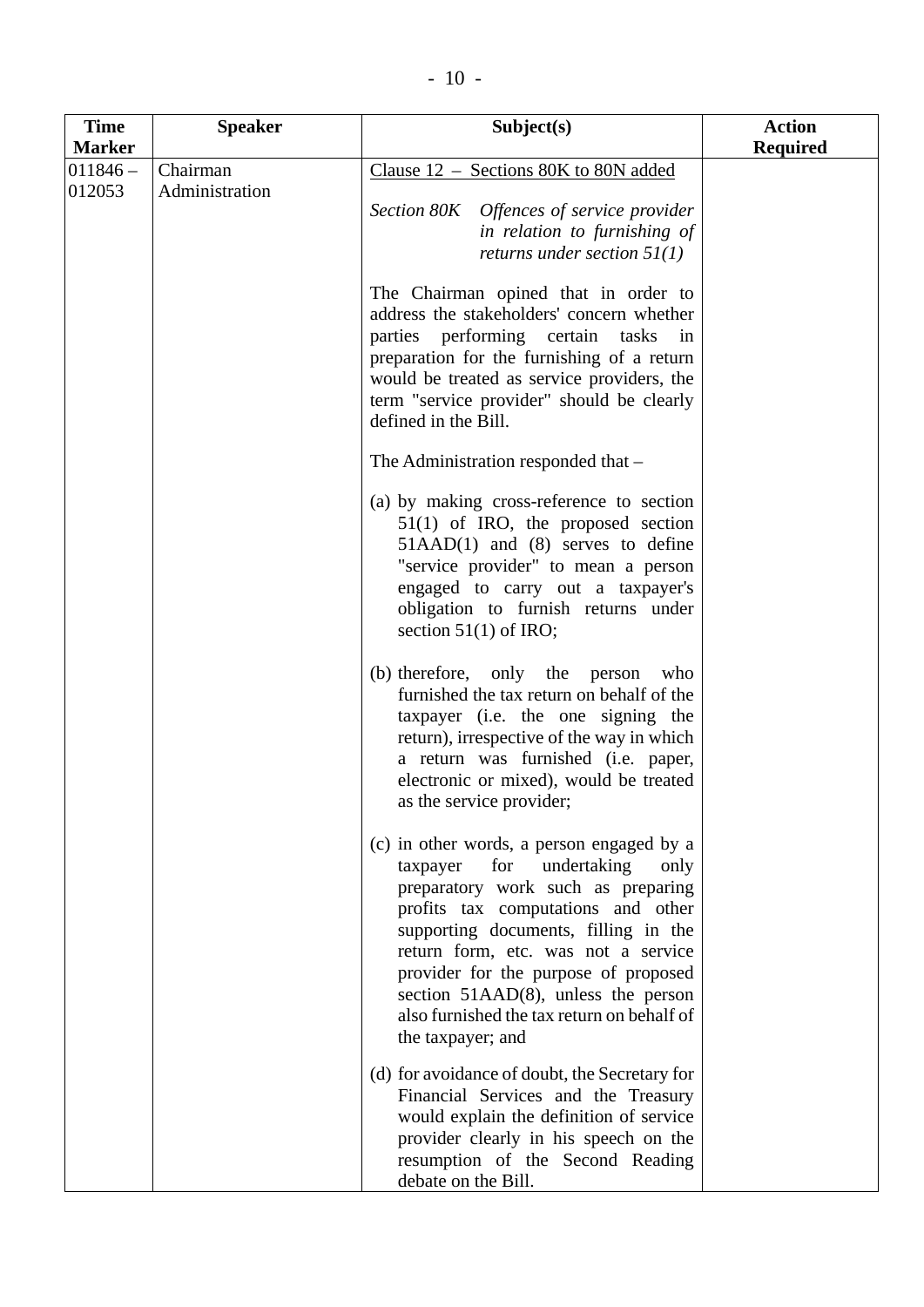| <b>Time</b><br><b>Marker</b> | <b>Speaker</b>             | Subject(s)                                                                                                           | <b>Action</b><br><b>Required</b> |
|------------------------------|----------------------------|----------------------------------------------------------------------------------------------------------------------|----------------------------------|
| $012054 -$<br>012223         | Chairman<br>Administration | Section 80L<br>Court may order service<br>providers to do certain acts                                               |                                  |
|                              |                            | Section 80M Proceedings for offences<br>relating to service providers                                                |                                  |
|                              |                            | Section 80N<br>Commissioner<br>may<br>compound offences                                                              |                                  |
|                              |                            | Clause $13 -$ Section<br>82A<br>amended<br>(additional tax in certain cases)                                         |                                  |
|                              |                            | Members raised no questions.                                                                                         |                                  |
| $012224 -$<br>012548         | Chairman<br>Administration | 5:<br>Part<br><b>Amendments</b><br>relating<br>to<br><b>Deduction of Foreign Tax</b>                                 |                                  |
|                              |                            | Clause $14$ – Section 16<br>amended<br>(ascertainment of chargeable profits)                                         |                                  |
|                              |                            | Clause $15 -$ Section<br>50AA<br>amended<br>(general provisions on relief from double<br>taxation)                   |                                  |
|                              |                            | Members raised no questions.                                                                                         |                                  |
| $012549 -$<br>012800         | Chairman<br>Administration | <b>Part 6: Related Amendments</b>                                                                                    |                                  |
|                              |                            | 38<br>Clause $16$ – Section<br>amended<br>(balancing<br>charges,<br><u>allowances</u><br>and<br>machinery or plant)  |                                  |
|                              |                            | Clause $17 -$ Section<br>39D<br>amended<br>(balancing allowances and charges under<br>the pooling system)            |                                  |
|                              |                            | Clause $18 -$ Section<br>80<br>amended<br>(penalties for failure to make returns,<br>making incorrect returns, etc.) |                                  |
|                              |                            | Clause $19$ – Section 82A<br>amended<br>(additional tax in certain cases)                                            |                                  |
|                              |                            | Clause $20$ – Schedule<br>amended<br>45<br>(deduction of R&D expenditures)                                           |                                  |
|                              |                            | Members raised no questions.                                                                                         |                                  |